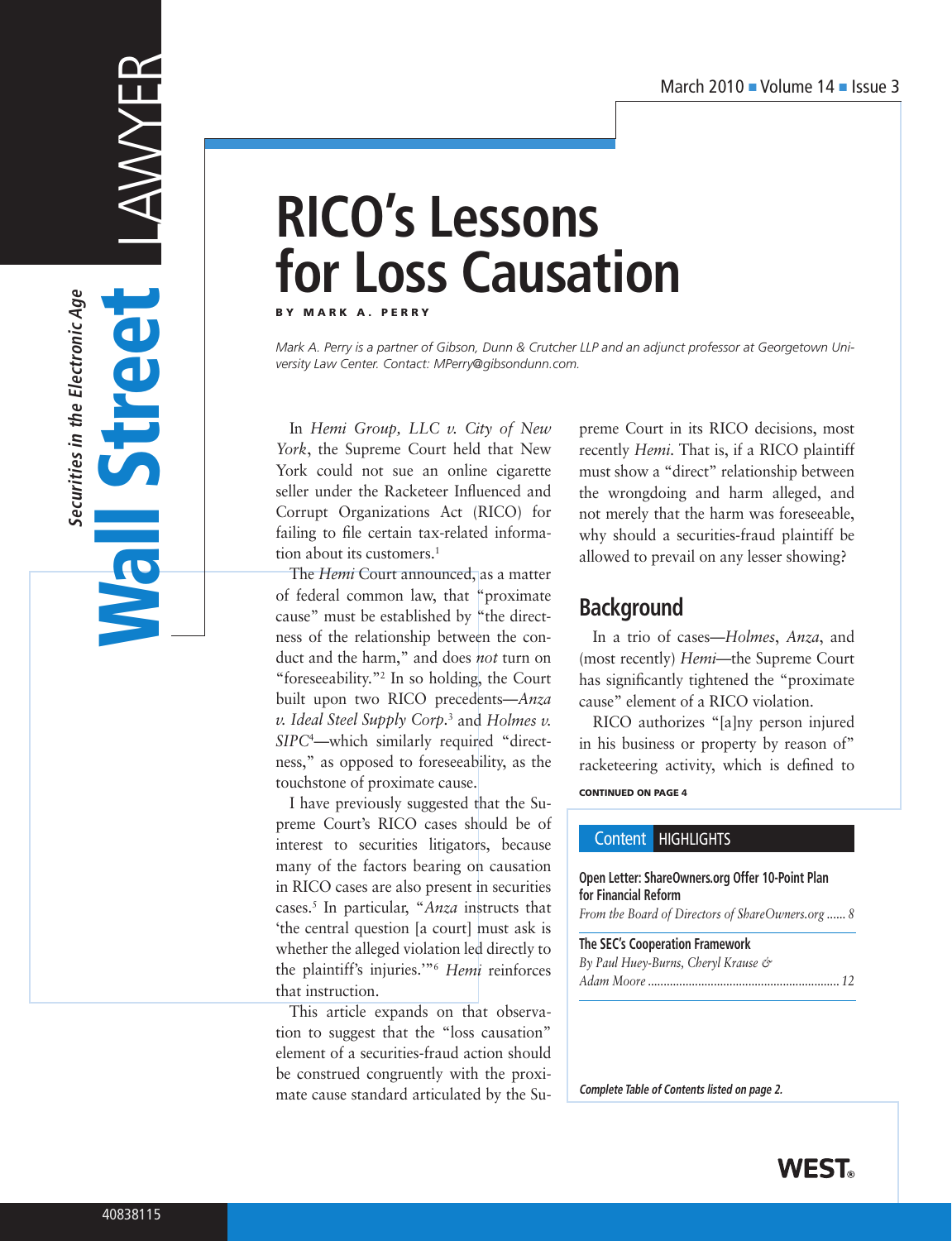| <b>Table of CONTENTS</b>                                                                                       | <b>West LegalEdcenter</b>                           |  |
|----------------------------------------------------------------------------------------------------------------|-----------------------------------------------------|--|
|                                                                                                                |                                                     |  |
| <b>RICO's Lessons for Loss Causation</b>                                                                       |                                                     |  |
| From the EDITOR                                                                                                | $ \triangle$ $\perp$                                |  |
|                                                                                                                |                                                     |  |
| Open Letter:<br>ShareOwners.org Offer 10-Point Plan for Financial Reform                                       | Quality legal training and<br>CLE - online, anytime |  |
| The SEC's Cooperation Framework<br>By Paul Huey-Burns, Cheryl Krause & Adam Moore12                            |                                                     |  |
| Structural Reform Needed in Financial Industry to Curb 'Casino<br><b>Capitalism': SEC Commissioner Aguilar</b> | westlegaledcenter.com<br>1.800.241.0214             |  |
| <b>SEC/SRO Update</b>                                                                                          |                                                     |  |
|                                                                                                                | <b>WEST.</b><br>Part of Thomson Reuters             |  |

The opinions and viewpoints expressed in the articles and columns of *Wall Street Lawyer* are exclusively those of the individual authors and should not be attributed in any way to the members of the Editorial Advisory Board, individually, or as a whole.

## **Editorial Board**

#### **CHAIRMAN:**

**John F. Olson** Gibson, Dunn & Crutcher Washington, DC

## **ADVISORY BOARD:**

**Brandon Becker** Executive Vice President and Chief Legal Officer at TIAA-CREF New York, NY

**Blake A. Bell** Simpson Thacher & Bartlett New York, NY

**Steven E. Bochner** Wilson Sonsini Goodrich & Rosati Palo Alto, CA

**Edward H. Fleischman** Linklaters New York ,NY

#### **Wall Street Lawyer**

West LegalEdcenter 610 Opperman Drive Eagan, MN 55123

© 2010 Thomson Reuters

One Year Subscription = 12 Issues = \$618.30 (ISSN#: 1095-2985)

#### **Alexander C. Gavis** Vice President & Associate General Counsel

Fidelity Investments **Jay B. Gould** Pillsbury Winthrop Shaw Pittman LLP San Francisco, CA

**PROF. Joseph A. Grundfest** Professor of Law, Stanford Law School

**Micalyn S. Harris** VP, General Counsel and Corporate Secretary Winpro, Inc.

**Prof. Thomas Lee Hazen** University of North Carolina – Chapel Hill **Allan Horwich**

Schiff Hardin LLP Chicago, IL

**Teresa Iannaconi** Partner, Department of Professional Practice KPMG Peat Marwick

**Michael P. Jamroz** Partner, Financial Services Deloitte & Touche

**Stanley Keller** Edwards Angell Palmer & Dodge LLP Boston, MA

**Cary I. KlaftEr** Vice President, Legal & Government Affairs, and Corporate Secretary Intel Corporation

**Bruce W. Leppla** Lieff Cabraser Heiman & Berstein LLP San Francisco, CA

**Simon M. Lorne** Vice Chairman and Chief Legal Officer at Millennium Partners, L.P.

**Michael D. Mann** Richards Kibbe & Orbe Washington, DC

#### **Joseph McLaughlin** Sidley Austin, LLP

New York, NY

**William McLucas** Wilmer Cutler Pickering Hale & Dorr, LLP Washington, DC

**Broc Romanek** General Counsel, Executive Press, and Editor TheCorporateCounsel.net

**Joel Michael Schwarz** Attorney, U.S. Government

**Steven W. Stone** Morgan Lewis LLP Washington, DC

**Laura S. Unger** Former SEC Commissioner and Acting Chairman

**John C. Wilcox** Chairman, Sodali Ltd.

**Joel Rothstein Wolfson** Banc of America Securities LLC

For authorization to photocopy, please contact the Copyright Clearance Center at 222 Rosewood Drive, Danvers, MA 01923, USA (978) 750-8400; fax (978) 646-8600 or West's Copyright Services at 610 Opperman Drive, Eagan, MN 55123, fax (651) 687-7551. Please outline the specific material involved, the number of copies you wish to distribute and the purpose or format of the use.

This publication was created to provide you with accurate and authoritative information concerning the subject matter covered. However, this publication was not necessarily prepared by persons licensed to practice law in a particular jurisdication. The publisher is not engaged in rendering legal or other professional advice, and this publication is not a substitute for the advice of an attorney. If you require legal or other expert advice, you should seek the services of a competent attorney or other professional.

Copyright is not claimed as to any part of the original work prepared by a United States Government officer or employee as part of the person's official duties.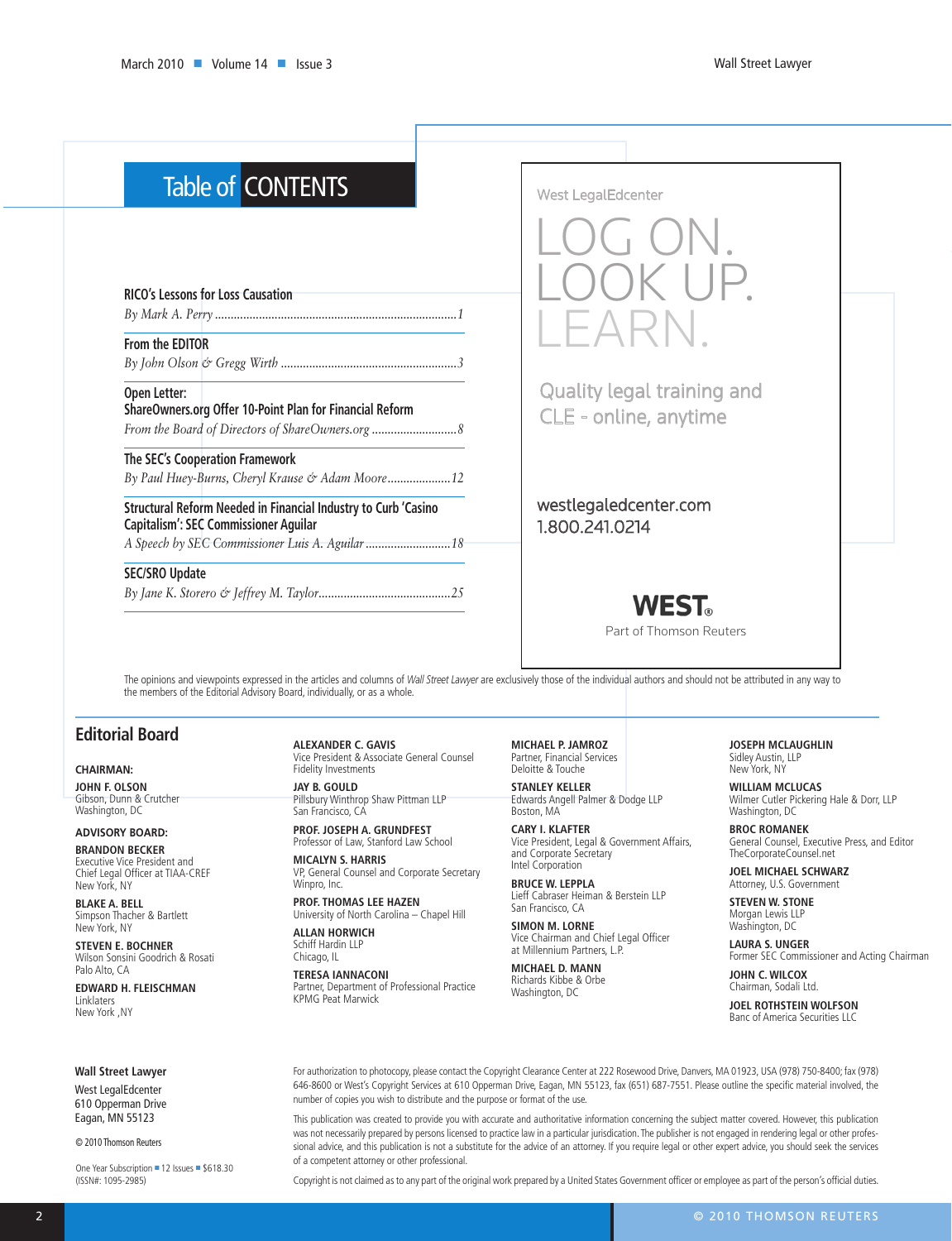#### CONTINUED FROM PAGE 1

include a number of predicate acts such as mail or wire fraud, to bring a civil action.7 RICO's civilsuit provision "require[s] a showing that the defendant's violation not only was a 'but for' cause of [the plaintiff's] injury, but was the proximate cause as well."8

In *Holmes*, after concluding that proximate cause is a "required" element of a civil RICO claim, the Court explained that it was using the term "'proximate cause' to label generically the judicial tools used to limit a person's responsibility for the consequences of that person's own acts."9 "[A]mong the many shapes the concept took at common law," the Court continued, "was a demand for some direct relationship between the injury asserted and the injurious conduct alleged. Thus, a plaintiff who complained of harm flowing merely from the misfortunes visited upon a third person by the defendant's acts was generally said to stand at too remote a distance to recover."10

The *Holmes* Court offered three justifications for requiring "directness of relationship" as a "central element[]" of the proximate-cause inquiry.11 First, more attenuated injuries are more likely to be caused by factors independent of the alleged wrongdoing. Second, recognizing indirect injuries would require apportionment of damages among wrongdoers. And third, "the need to grapple with these problems is simply unjustified by the general interest in deterring injurious conduct, since directly injured victims can generally be counted on to vindicate the law as private attorneys general, without any of the problems attendant upon suits by plaintiffs injured more remotely."<sup>12</sup>

In *Anza*, the Court explained that its "analysis begins—and, as will become evident, largely ends—with *Holmes*."13 The Court reiterated "[t] he requirement of a direct causal connection" between the wrongdoing and harm alleged by the civil plaintiff.14

The *Anza* Court, building upon *Holmes*, offered five reasons for enforcing the directness requirement: First, the direct victim of the purportedly illegal conduct (defrauding the tax authority) was the State of New York, not the plaintiff; second, the facts presented in *Anza* made it difficult to "ascertain the damages caused by some remote action"; third, other intervening events could have resulted in the plaintiff's asserted injury; fourth, if the Court permitted the plaintiff to maintain its claim, the proceedings that would follow would be inherently speculative; and fifth, the facts presented by the plaintiff raised the specter of duplicative recovery, because "the immediate victims" of the alleged violation could "be expected to vindicate the laws by pursuing their own claims."15

*Hemi* followed directly from *Holmes* and *Anza*. The City of New York sued an online cigarette vendor, arguing that its failure to file certain taxrelated customer information constituted a RICO violation. The Court held that RICO's proximatecause requirement was not satisfied.16

The *Hemi* Court first stressed that "as we reiterated in *Holmes*, '[t]he general tendency of the law, in regard to damages at least, is not to go beyond the first step'" in the causal chain.17 The plaintiff's theory, in contrast, postulated multiple steps between wrongdoing and harm: "Here, the conduct directly responsible for the City's harm was the customer's failure to pay their taxes. And the conduct constituting the alleged fraud was Hemi's failure to file [customer] reports. Thus, as in *Anza*, the conduct directly causing the harm was distinct from the conduct giving rise to the fraud."18

The *Hemi* Court also rejected the City's theory of liability because it "rests not just on separate *actions*, but separate actions carried out by separate *parties*."19 "We have never before stretched the causal chain of a RICO violation so far," the Court explained, "and we decline to do so today."20

The dissenters in *Hemi* did not dispute that the City's claim failed the "directness" standard of proximate causation; rather, they argued that proximate cause should turn on "foreseeability" rather than directness.<sup>21</sup> The majority pointed out that the same argument had been advanced, unsuccessfully, by the dissent in *Anza*. 22 The majority concluded:

**The concepts of direct relationship and foreseeability are of course two of the "many shapes [proximate cause] took at common law." Our precedents make clear that in the RICO context, the focus is on the**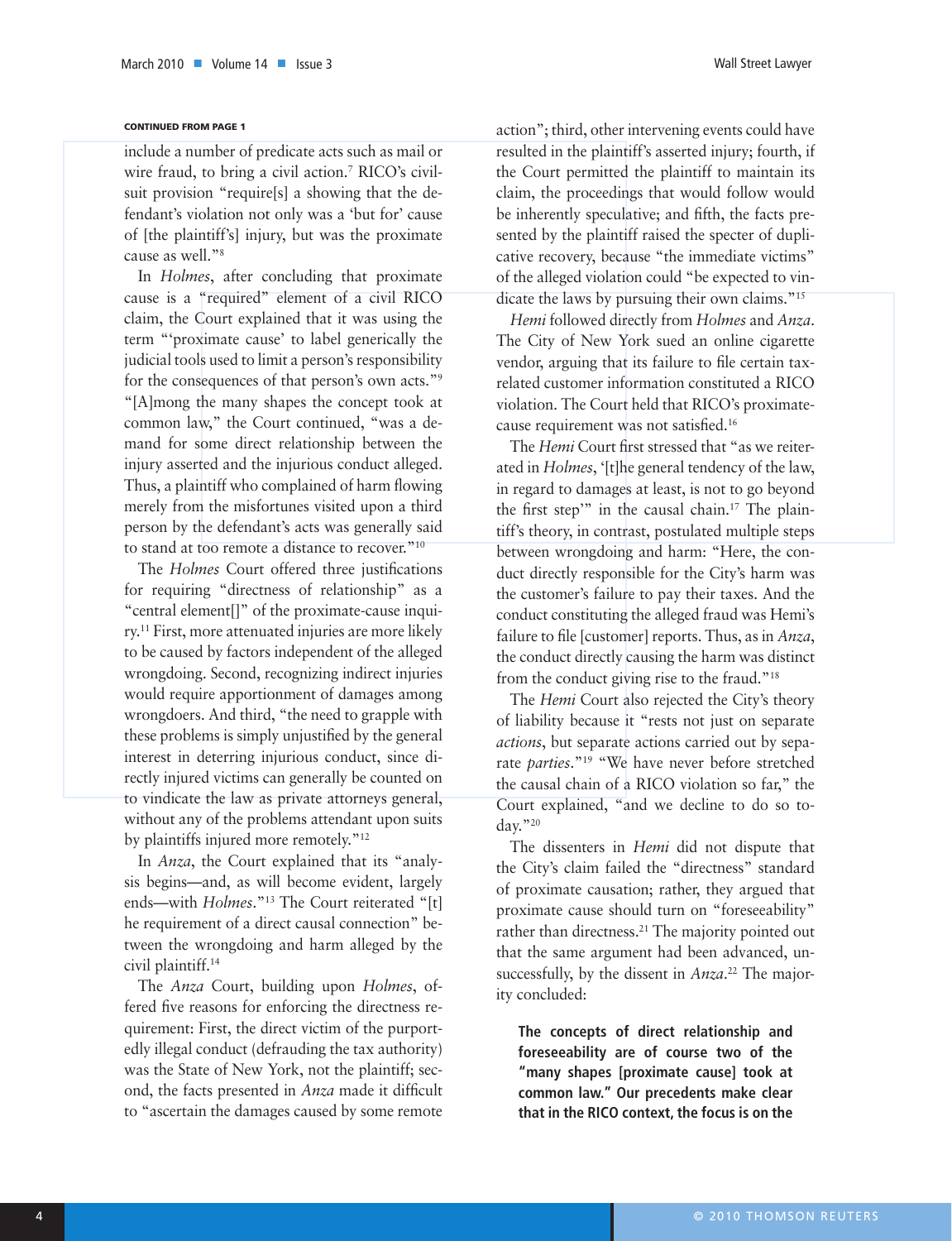**directness of the relationship between the conduct and the harm. Indeed,** *Anza* **and**  *Holmes* **never even mention the concept of foreseeability.23**

## **Discussion**

In a private securities-fraud action, the plaintiff must prove "'loss causation,' *i.e.*, a causal connection between the material misrepresentation and the loss."24 Or, as Congress has put it: "In any private action arising under this chapter, the plaintiff shall have the burden of proving that the act or omission of the defendant alleged to violate this chapter caused the loss for which the plaintiff seeks to recover damages."<sup>25</sup>

The Supreme Court's leading decision on loss causation (*Dura*) describes this as a "proximate[] cause" requirement.26 It cited with approval "the need to prove proximate causation" in securities cases.27

The *Dura* Court rejected an attenuated theory of loss causation for reasons that echo those underlying the RICO decisions. As in *Holmes*, the *Dura* Court rejected a "but-for" test for causation.28 As in *Anza*, the *Dura* Court noted that a "tangle of factors" that could impact price (and hence loss) counsels against a causation finding.<sup>29</sup> And as in *Hemi*, the *Dura* Court explained that the securities laws are designed "to protect [investors] against those economic losses that misrepresentations *actually cause*."30

This is not to pretend that *Dura* and *Hemi* are on all fours—if for no other reason than Justice Stephen Breyer, the author of *Dura*, wrote the dissent in *Hemi*. But there are intriguing parallels between the two cases. And, interestingly, *Dura* nowhere mentions foreseeability as an element of loss causation under the securities laws.<sup>31</sup>

Both RICO and the securities laws (after the Private Securities Litigation Reform Act of 1995) are federal statutes in which Congress has authorized civil fraud suits but left many of the details to the courts. In the absence of contrary congressional direction—and there is none—it would make sense to construe the "cause" requirements congruently.

And both RICO and securities cases raise the specter of expensive yet baseless civil litigation, as the Supreme Court has recognized in many cases.32 The "directness" standard adopted for RICO cases can be enforced on a motion to dismiss, as in *Anza* and *Hemi*. The Supreme Court has stressed the importance of motions to dismiss in securities cases, too.<sup>33</sup> Indeed, 0the Court's recent jurisprudence has favored rules that allow early judicial resolution of the merits of complex federal cases.34

The proximate cause standard announced in *Hemi* and the other RICO cases, which requires a direct relationship between the wrongdoing and harm alleged, could also be applied in private securities-fraud actions. In a brief recently filed in the Supreme Court, the federal government (without reference to the RICO cases) took the position that "a private plaintiff must establish a direct causal link between the defendant's violation and injury to himself."35

The Supreme Court has made clear that a civil plaintiff cannot merely recite in its complaint the legal elements of its causes of action; rather, it must plead facts that, if proved, would allow a reasonable fact-finder to conclude that those legal elements are met.36 In *Hemi*, the Court held that an allegation that conduct "directly caused" the plaintiff's harm "is a legal conclusion about proximate cause."37 The Court held that the plaintiff is required to allege *conduct* that led directly to its injuries.38

In a securities case, a civil plaintiff must plead and prove that the defendant's misconduct caused economic loss.39 A mere allegation of "causation" will not suffice; yet an allegation of "foreseeability" does not add much to the mix.40 As *Hemi* demonstrates, in contrast, the directness requirement can be evaluated at the motion-to-dismiss stage.<sup>41</sup>

Moreover, securities plaintiffs frequently bring claims that rely on an attenuated sequence of events to connect the alleged wrongdoing with a decline in the stock price, particularly when someone other than the issuer is named as a defendant. The concerns expressed in *Dura* mirror those in the RICO cases: The absence of a meaningful cau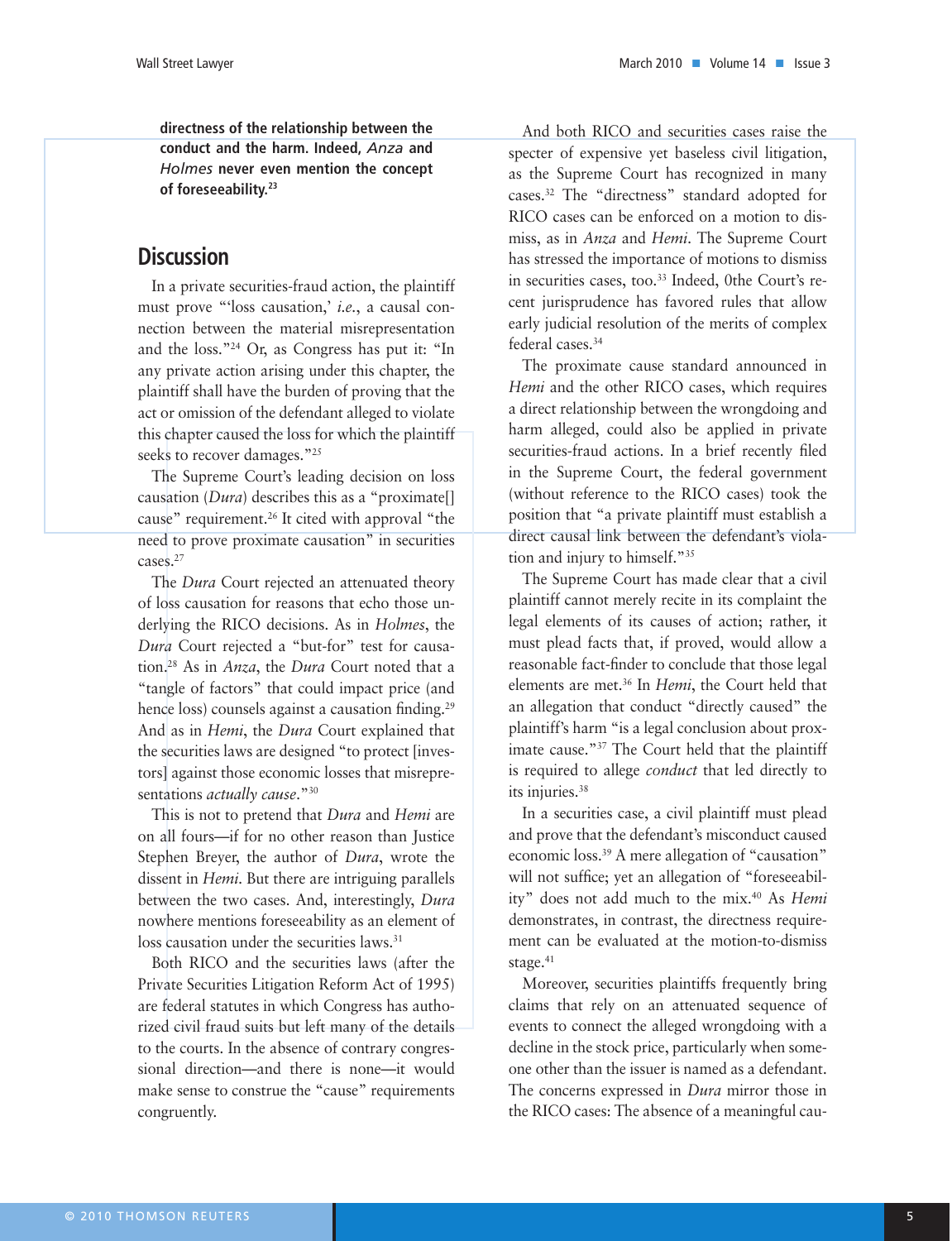sation requirement will allow speculative or nonmeritorious claims to proceed.

Accordingly, the following statements from the RICO trilogy would appear—at least as a working hypothesis—equally applicable in private securities-fraud cases:

- "[T]he focus is on the directness of the relationship between the conduct and the harm."<sup>42</sup>
- "[T]he central question [a court] must ask is whether the alleged violation led directly to the plaintiff's injuries."43
- "Thus, a plaintiff who complained of harm flowing merely from the misfortunes visited upon a third person by the defendant's acts was generally said to stand at too remote a distance to recover."<sup>44</sup>

At minimum, this intersection between RICO and securities cases should be fertile ground for securities litigators.

# **Conclusion**

In RICO cases, the Supreme Court has definitively rejected "foreseeability" as the test for proximate causation, adopting instead a "directness" standard. The foregoing suggests that the same standard should be applied to the loss causation element of private securities-fraud claims.

## **Notes**

- 1. *Hemi Group, LLC v. City of New York*, \_\_\_ U.S. \_\_\_ (Jan. 25, 2010), slip op. 1, available online at 2010 WL 246151.
- 2*. Hemi*, slip op. 10.
- 3. Anza v. Ideal Steel Supply Corp., 547 U.S. 451, 126 S. Ct. 1991, 164 L. Ed. 2d 720 (2006).
- 4. Holmes v. Securities Investor Protection Corp., 503 U.S. 258, 112 S. Ct. 1311, 117 L. Ed. 2d 532, Fed. Sec. L. Rep. (CCH) P 96555, R.I.C.O. Bus. Disp. Guide (CCH) P 7968 (1992).
- 5. Mark A. Perry, "Stoneridge and the Continued Reconceptualization of Implied Private Rights of Action", 12 *Wall St. Lawyer* 1, 9 (Feb. 2008).
- 6. Perry, *supra*, at 9 (quoting *Anza*, 547 U.S. at 460).
- 7. 18 U.S.C.A. § 1964(c).
- 8. *Holmes*, 503 U.S. at 268 (citing *Associated General Contractors of California, Inc. v. California State Council of Carpenters*, 459 U.S. 519, 534, 103 S. Ct. 897, 74 L. Ed. 2d 723, 112 L.R.R.M. (BNA) 2753, 96 Lab. Cas. (CCH) P 14028, 1983-1 Trade Cas. (CCH) ¶ 65226 (1983)).
- 9. *Holmes*, 503 U.S. at 268.
- 10. *Holmes*, 503 U.S. at 268-269.
- 11. *Holmes*, 503 U.S. at 269.
- 12. *Holmes*, 503 U.S. at 269-270.
- 13. *Anza*, 547 U.S. at 456.
- 14. *Anza*, 547 U.S. at 460.
- 15. *Anza*, 547 U.S. at 458-460.

Wall Street Lawyer